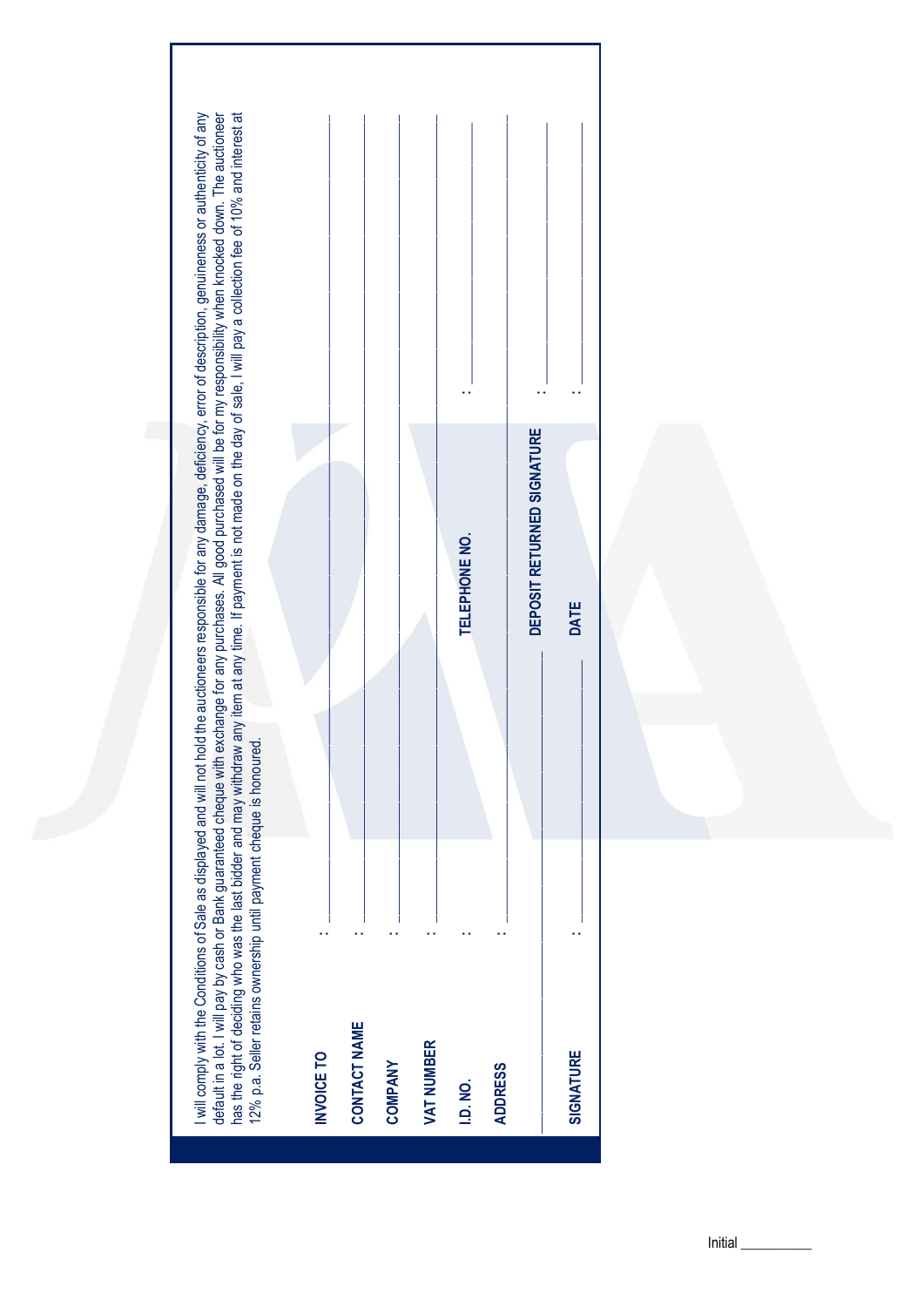# **RULES OF AUCTION**

| Estate Name                 | ÷ | Insolvent Estate: Mark Eric Stevenson                                            |
|-----------------------------|---|----------------------------------------------------------------------------------|
| <b>Property Description</b> | ÷ | Portion 328 (of 316) of the Farm Uitkomst & Doornrug Farm no. 852 Registration   |
|                             |   | Division FT Province Of Kwazulu-Natal held under Title Deed no.: T30092/2016 and |
|                             |   | in extent of 13.9026 Hectares                                                    |
| Venue                       | ÷ | Timed Online Auction via our app: https://bidlive.maskell.co.za                  |
| <b>Bidding opens</b>        | ÷ | Wednesday, the 22 <sup>nd</sup> June 2022 at 12 noon                             |
| <b>Bidding closes</b>       | ÷ | from* 12 noon, Thursday, the 23rd June 2022                                      |

# 1 **Auctioneer and auction house**

The auction will be conducted by **PETER C MASKELL** ("**the auctioneer**") of Peter Maskell Auctions.

<span id="page-1-0"></span>The address and contact details of the auctioneer and Peter Maskell Auctions are:

| <b>Physical Address</b> | ٠      | 47 Ohrtmann Road                      |
|-------------------------|--------|---------------------------------------|
|                         |        | Willowton<br>Pietermaritzburg<br>3201 |
| Postal Address          | ٠<br>٠ | P O Box 22480<br>Southgate<br>3200    |
| Telephone Number        | ٠<br>٠ | 033-397 1190                          |

# 2 **Reserve or upset price**

The sale by public auction is not subject to a reserve price, but is sold subject to confirmation by the seller, the seller has the right in terms of the conditions of the sale.

#### **Commencement**

#### **The auction will commence strictly at 12H00.**

There will be no delay in the commencement of the auction to enable any person to attend or participate in the auction.

\*Online Timed Auction Notes:

- If a lot receives a bid within the last 10 min. it will remain open for an additional 10 min.
- If any further bidding occurs, the extension timer will reset to 10 min.
- If no further bidding activity occurs, the lot closes when the timer runs out.

# 3 **Reason for the auction**

The auctioneer shall announce the reason for the auction, unless the reason for the auction is the normal and voluntary disposal of property by the seller.

## 4 **Reading of these rules**

- 4.1 The auctioneer shall ask the registered bidders who are present at the auction whether they require these rules to be read out.
- 4.2 If any registered bidder present requires these rules to be read out, then the auctioneer shall read the rules, failing which, it shall not be necessary to do so.

## 5 **Registering to bid**

5.1 No person may make a bid unless he or she has registered as a prospective bidder before the start of the auction.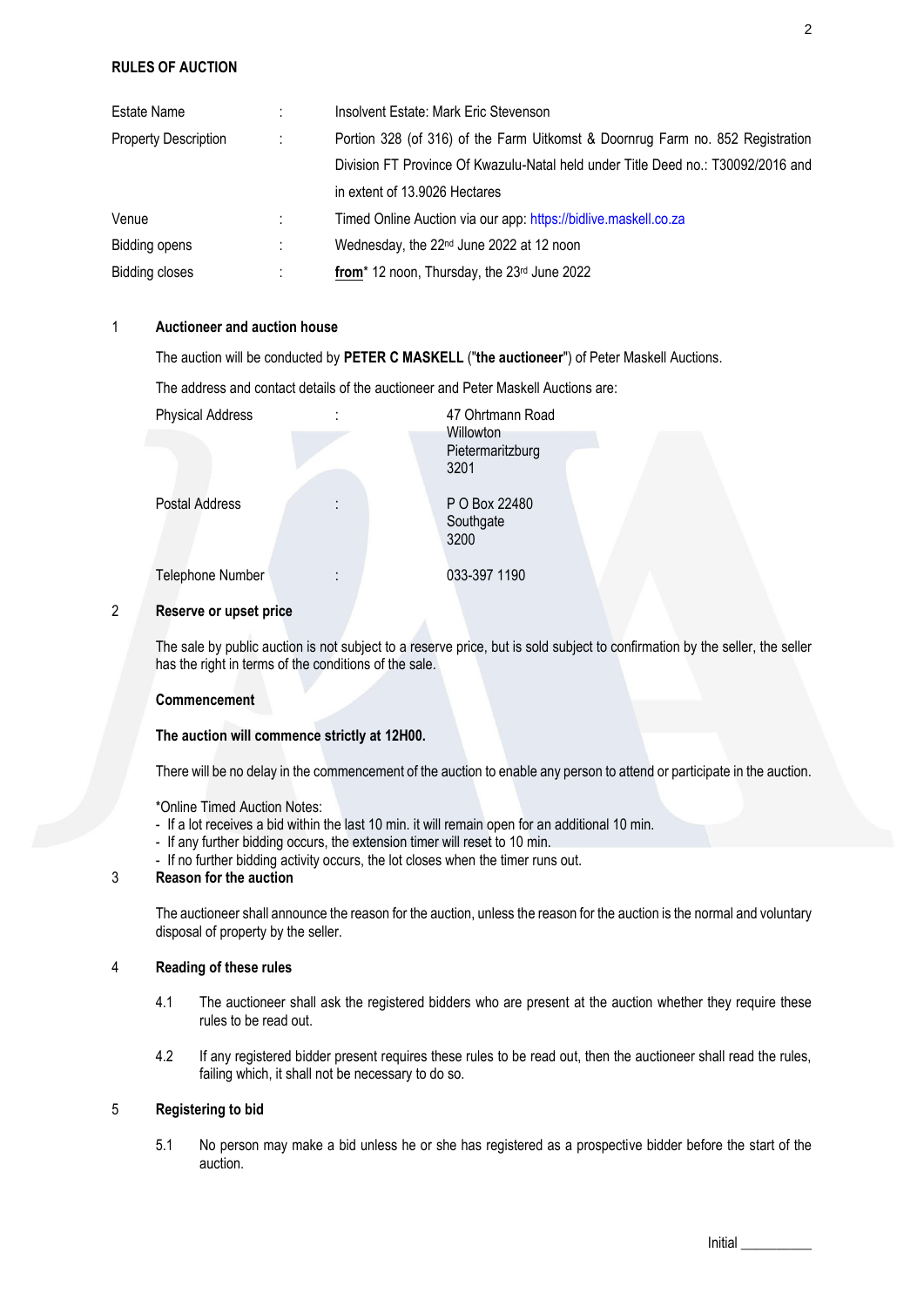5.2 In order to be registered as a prospective bidder, a person must provide satisfactory proof of identity and residential address as required in chapter 1 of the regulations made in terms of the Financial Intelligence Centre Act, 2001, published in Notice No. R 1595, in Gazette No. 24176 on 20 December 2002.

## 6 **Bidder's Record and Vendor's Roll**

The Bidder's Record and the Vendor's Roll may be inspected free of charge, between 8:00 and 17:00, at the address referred to in paragraph 1. The Vendor's Roll, as prepared by Peter Maskell Auctions is final.

## 7 **Bidding**

- 7.1 The auction shall be subject to the control of the auctioneer, who shall have the sole right to advance the bidding.
- 7.2 Every bid shall constitute an offer to purchase the property for sale at the amount bid.
- 7.3 Bids shall be in South African rands.
- 7.4 Should the sale be subject to VAT, then each bid shall be regarded as exclusive of VAT as will be the final price determined by the auction. The successful bidder shall be liable to pay the VAT attracted by this transaction at the time of transfer of the property into the name of the successful bidder and against production by the seller of a valid VAT invoice.
- 7.5 The highest bidder ('the purchaser") shall sign the Conditions of Sale immediately on the fall of the hammer.
- 7.6 The auctioneer shall be entitled to refuse any bid without being obligated to give any reasons for such refusal.
- 7.7 The purchasers offer shall remain open for acceptance by the seller or by the auctioneer on behalf of the seller, until expiry of the confirmation period. The purchaser and the auctioneer acknowledge and agree that this provision is for the benefit of the seller.
- 7.8 Every prospective bidder must read the Rules of Auction and must not bid unless he or she has done so.
- 7.9 Guide Price: In the event of the AUCTIONEER issuing any guidance as to price of any Property, Bidders should be aware that:
	- 7.9.1. Any guide price may have varied upwards or downwards by the date on which any contract is formed;
	- 7.9.2 Guide prices, and estimates as to current or future open market rental for the whole or part of the Property, are not a substitute for detailed professional advice as to value;
	- 7.9.3 Guide prices are not to be taken as an indication of any Reserve;
	- 7.9.4 Bidders shall place no reliance on any guide price or view as to current or future open market rental for the whole or part of the Property which may be issued by the AUCTIONEER.

## 8 **Disputes**

If there is a dispute between two or more bidders, the auctioneer may in his or her sole discretion put up the lot again for resale or declare one of the bidders to be the purchaser. The auctioneer's decision shall be final and binding on all parties.

# 9 **Mistakes**

If the auctioneer makes a *bona fide* mistake in conducting the auction, the auctioneer shall be entitled to rectify the mistake.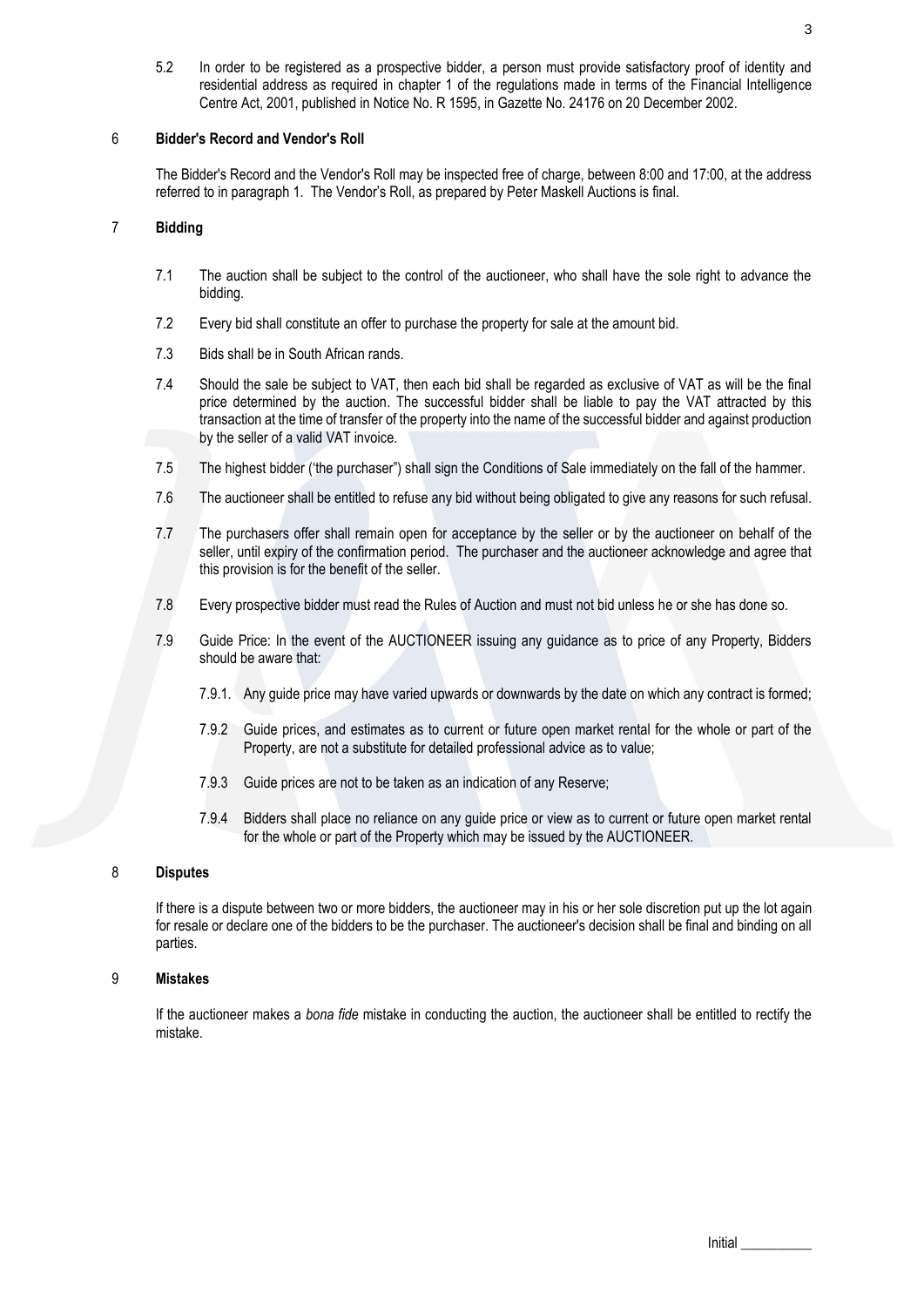#### 10 **Bidding by the owner or the auctioneers**

The Auctioneer or his agent shall be entitled to bid up to the reserve price on behalf of the Seller, but shall not be entitled to make a bid equal to or exceeding the reserve price.

#### 11 **Bidding on behalf of other people**

- 11.1 Any person who wishes to bid on behalf of another person must register as such before the commencement of the auction.
- 11.2 In order to be registered in this category, the person must provide:
	- 1. An original or certified copy of a letter of authority, if he or she wishes to bid on behalf of a natural person; Or
	- 2. An original or certified copy of a letter of authority on an official letterhead, together with an empowering resolution, if he or she wishes to bid on behalf of a company, close corporation, other incorporated entity, trust or partnership.
- 11. 3 In the event that the letter of authority or empowering resolution referred to in clause 11.2. above is not produced as contemplated above and / or is not valid, then the bidder shall be deemed to be the PURCHASER in his private capacity, and will be responsible in his personal capacity in accordance with the Rules of Auction & Conditions of Sale.
- 11.4 Where the bidder signs the Rules of Auction & Conditions of Sale and / or is the successful bidder on any lot (s) in a representative capacity, the bidder hereby binds himself as surety and co – principal debtor for all the obligations of the concern that he represents.

### 12 **Sold subject to confirmation**

If a lot is sold subject to confirmation, the successful bidder shall not be entitled to withdraw his or her bid for the duration of the auction period.

## 13 **Payment**

The purchase price is payable to Peter Maskell Auctions at the address set out in paragraph [2.](#page-1-0)

#### 14 **Trust account**

Peter Maskell Auctions operates a trust account into which all money will be paid for the benefit of the seller, minus any commission payable to Peter Maskell Auctions in terms of the Conditions of Sale that applies to the auction sale ("the Conditions of Sale").

## 15 **Conditions of Sale**

The Conditions of Sale attached to these auction rules shall apply to any sale.

#### 16 **Statutory compliance**

Peter Maskell Auctions confirms that these auction rules comply with section 45 of the Consumer Protection Act and with the Consumer Protection Act Regulations and draw your attention to the provisions of section 45 (1), (2) and (3) which reads as follows:

- 16.1 Includes a Sale in Execution pursuant to a court order to the extent that the order contemplates that the sale is to be conducted by an auction;
- 16.2 When goods are put up for sale by auction in lots, each lot is, unless there is evidence to the contrary, regarded to be the subject of a separate transaction;
- 16.3 A sale by auction is complete when the auctioneer announces its completion by the fall of the hammer, or in any other customary manner and until that announcement is made, a bid may be retracted.

#### 17 **Breakdown of costs**

The total costs of this auction are anticipated to be as follows: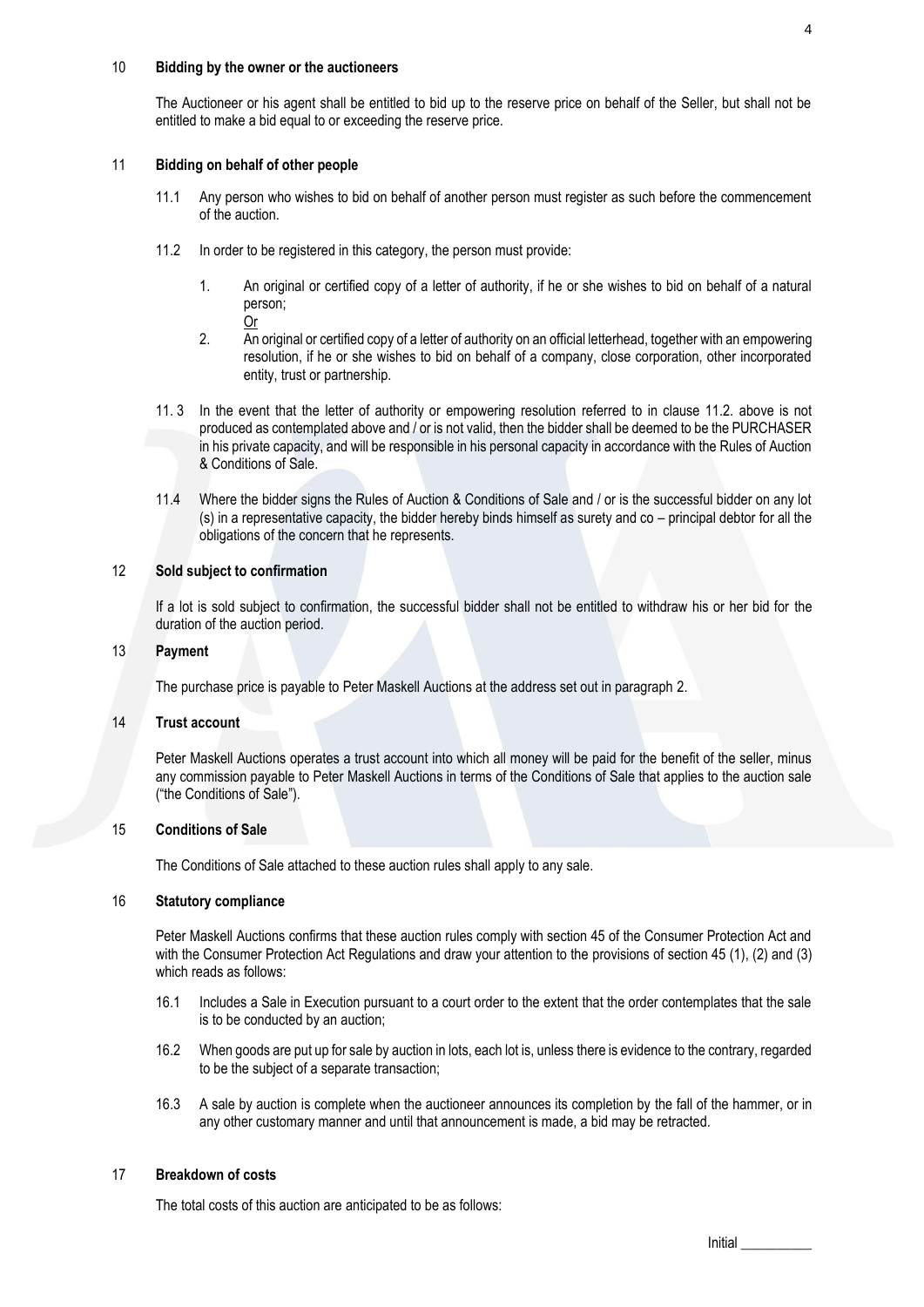Costs of advertising the auction are approximately R35,381.00

# 18 **General**

- No extension of time, waiver, indulgence or suspension of any of the provisions of this agreement, which any Party hereto may have given, shall be binding unless recorded in a written document signed by all Parties.
- 18.2 No variation or alteration or cancellation of these Rules of Auction or any of the terms hereof, shall be of any force or effect, unless in writing and signed by the Parties hereto.
- 18.3 Words importing the singular shall include the plural and vice versa, and words importing the masculine gender shall include the feminine and words importing persons shall include partnerships and bodies corporate, and vice versa.
- 18.4 The Parties signing this document confirm that they have read and understood all of the terms and conditions contained herein and agree that they are bound hereto.
- 18.5 The SELLER and the PURCHASER warrant that they are duly authorised to sign these Rules of Auction.

**I, the purchaser acknowledge that his or her offer to purchase, made on the auction is not subject to viewing. The purchaser acknowledges that all items are sold voetstoots and the onus is on the Purchaser to inspect all assets prior to the commencement of the auction. It has been recorded that the Purchaser is fully acquainted with goods and the Purchaser hereby indemnifies the Auctioneer nor the Seller against any possible claim that may arise as a result of his or her failure to inspect the assets prior to the commencement of the auction.** 

| <b>Certificate by auctioneer:</b>                                                                                                                             |  |  |  |  |  |
|---------------------------------------------------------------------------------------------------------------------------------------------------------------|--|--|--|--|--|
| I certify that, to the best of my knowledge, these auction rules comply with the requirements of regulation 21 of the<br>Consumer Protection Act Regulations. |  |  |  |  |  |
| Full names:                                                                                                                                                   |  |  |  |  |  |
| Date:                                                                                                                                                         |  |  |  |  |  |
| Signature:                                                                                                                                                    |  |  |  |  |  |
|                                                                                                                                                               |  |  |  |  |  |
| Signature by the prospective bidder:                                                                                                                          |  |  |  |  |  |
| I accept these auction rules and agree to be bound by them:                                                                                                   |  |  |  |  |  |
| Full names:                                                                                                                                                   |  |  |  |  |  |
| Date:                                                                                                                                                         |  |  |  |  |  |
| Signature:                                                                                                                                                    |  |  |  |  |  |
|                                                                                                                                                               |  |  |  |  |  |

## **FICA REQUIREMENTS:**

Natural Persons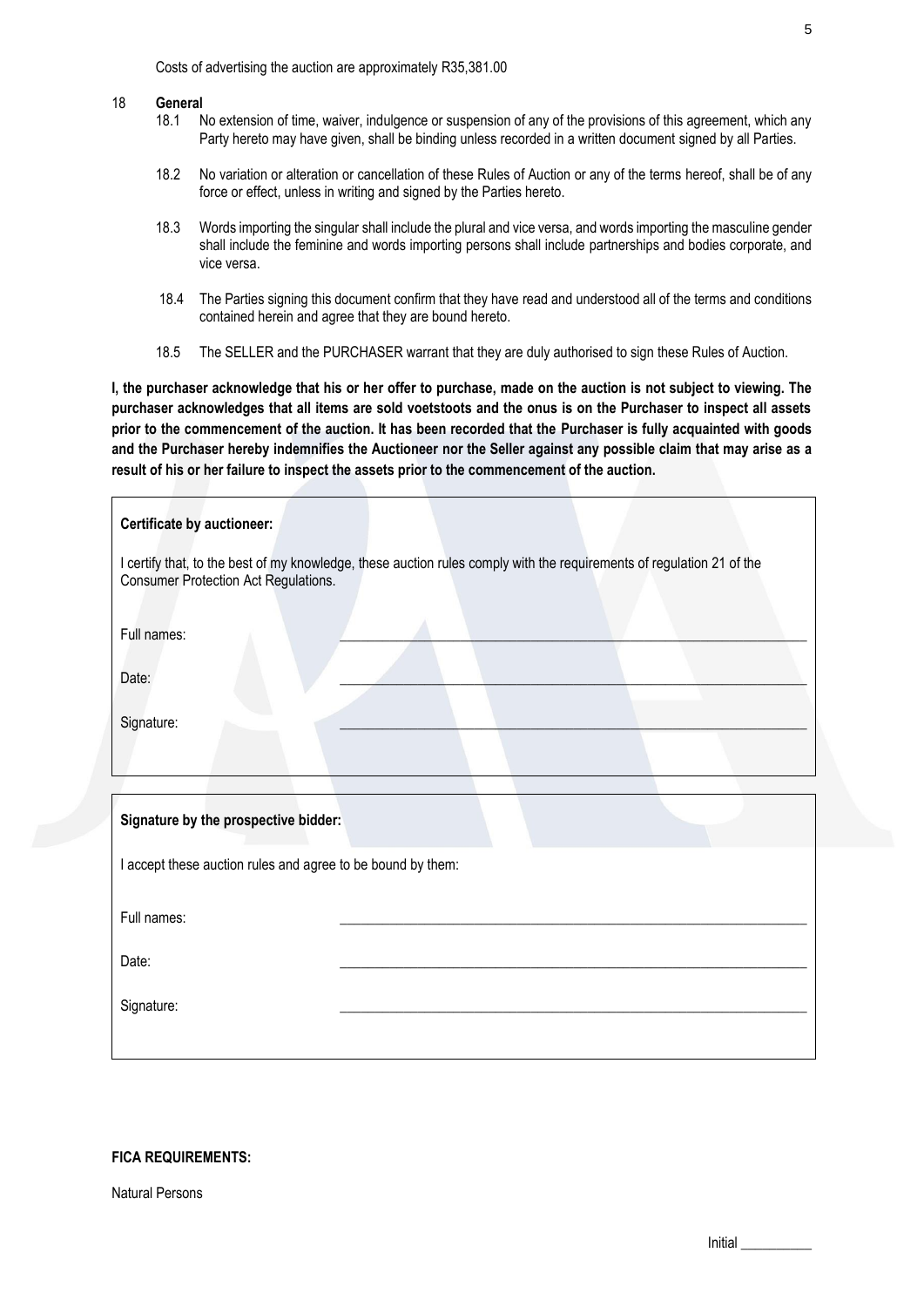- 1. South African identity document (foreigners: passport);
- 2. Utility bill addressed to your residential address less than 3 months (accounts for mobile phones are not acceptable);
- 3. South African Income Tax reference number.
- 4. Confirmation marital status, i.e. unmarried or married

## **If Married**

- If IN COMMUNITY OF PROPERTY (no antenuptial contract)
	- $\checkmark$  Marriage certificate.
	- $\checkmark$  S.A. identity document (foreigner: passport) of your SPOUSE.
- If OUT OF COMMUNITY OF PROPERTY (by Antenuptial Contract ("ANC")
	- $\checkmark$  Marriage certificate.
	- $\checkmark$  Page 1 (and page 2 if necessary) reflecting the registered number and names of both parties.
- If your Marriage is governed by the Laws of another country/state
	- $\checkmark$  S.A. identity document (foreigner: passport) of your SPOUSE;
	- $\checkmark$  Name of the country/state governing your marriage, i.e. the country where the husband was living at the time of the marriage with the intention of staying there permanently.

#### **Entities**

**Person acting on behalf of the Entity must comply with paragraphs 1 to 4 above. All directors / members / trustees must also comply with paragraphs 1 to 4 above** 

## PLUS THE FOLLOWING:

#### **Companies:**

- 1. CM1.<br>2. CM22
- CM22.

# **Close Corporations:**

- 1. CK1;
- 2. and, if applicable, CK2.

#### **Trusts**:

- 1. Letters of Authority / Master's Certificate;
- 2. Trust Deed and all amendments thereto.
- 3. Resolution to approve the purchase (and loan application, if applicable) taken before the Agreement of Sale was signed. (The only exception is where it is a cash transaction and all the Trustees have signed the Agreement of Sale.)

## **BANKING DETAILS TO BE COMPLETED**